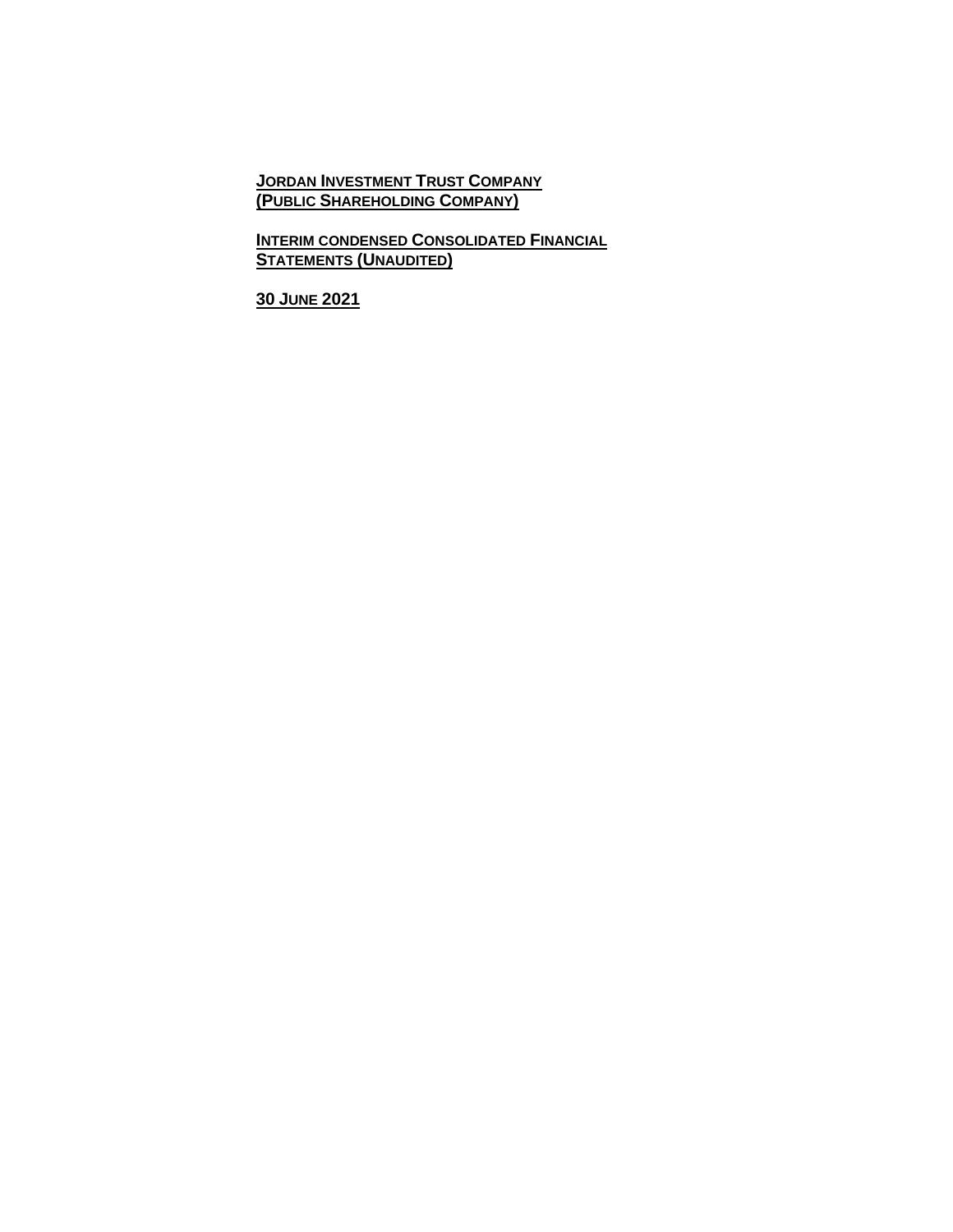

**Ernst & Young Jordan** P.O. Box 1140 300 King Abdulla Street Amman 11118 Jordan Tel:00962 6 580 0777 /00962 6552 6111 Fax:00962 6 5538 300

# **REPORT ON REVIEW OF INTERIM CONDENSED CONSOLIDATED FINANCIAL STATEMENTS TO THE BOARD OF DIRECTORS OF JORDAN INVESTMENT TRUST COMPANY AMMAN - JORDAN**

# **Introduction**

We have reviewed the accompanying interim condensed consolidated financial statements of **JORDAN INVESTMENT TRUST COMPANY (PUBLIC SHAREHOLDING COMPANY)** ("THE COMPANY") and its subsidiaries ("together the Group") as of 30 June 2021 comprising of interim consolidated statement of financial position as of 30 June 2021 and the related interim consolidated income statement, interim consolidated statement of comprehensive income, interim consolidated statement of changes in equity, and the interim consolidated statement of cash flows for the six months period then ended and explanatory notes. Board of directors is responsible for the preparation and presentation of these interim condensed consolidated financial statements in accordance with International Accounting Standard Interim Financial Reporting ("IAS 34"). Our responsibility is to express a conclusion on these interim condensed consolidated financial statements based on our review.

### **Scope of review**

We conducted our review in accordance with the International Standard on Review Engagements 2410, "Review of Interim Financial Information Performed by the Independent Auditor of the Entity". A review of interim financial information consists of making inquiries, primarily of persons responsible for financial and accounting matters, and applying analytical and other review procedures. A review is substantially less in scope than an audit conducted in accordance with International Standards on Auditing and consequently does not enable us to obtain assurance that we would become aware of all significant matters that might be identified in an audit. Accordingly, we do not express an audit opinion.

### **Conclusion**

Based on our review, nothing has come to our attention that causes us to believe that the accompanying interim condensed consolidated financial statements are not prepared, in all material respects, in accordance with International Accounting Standard 34.

Amman – Jordan 28 July 2021

Ennot + young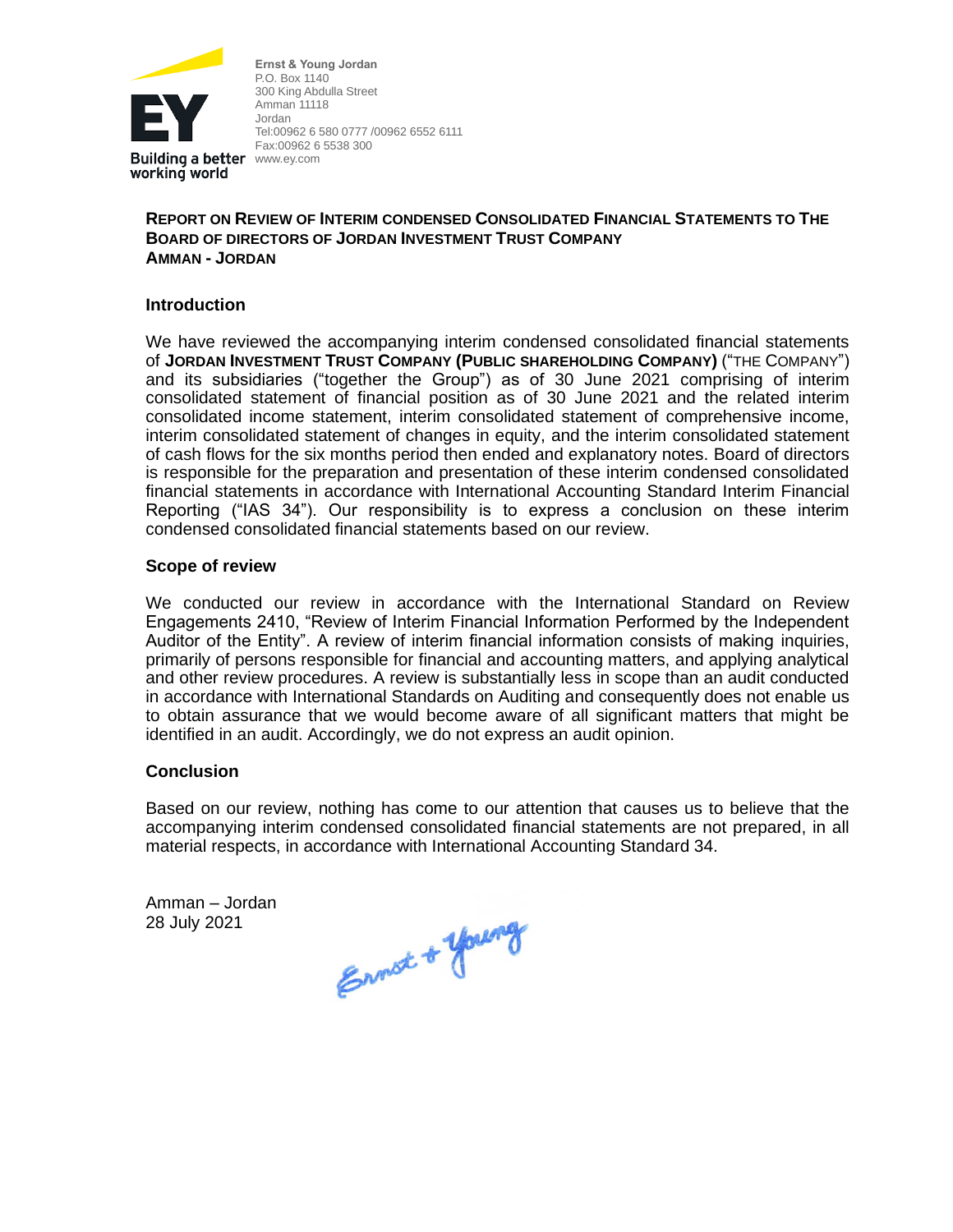|                                                          |                | 30 June     | 31 December |
|----------------------------------------------------------|----------------|-------------|-------------|
|                                                          | <b>Notes</b>   | 2021        | 2020        |
|                                                          |                | JD          | JD          |
| <u>ASSETS</u>                                            |                | (Unaudited) | (Audited)   |
| Cash on hand and at banks                                |                | 1,725,935   | 2,399,980   |
| Financial assets at fair value through profit or<br>loss |                | 2,331,937   | 1,774,080   |
| Financial assets at fair value through other             |                |             |             |
| comprehensive income                                     |                | 5,214,880   | 4,921,351   |
| Accounts receivable - net                                |                | 78,032      | 78,519      |
| Investment in associate                                  | $\overline{4}$ | 10,308,030  | 10,363,112  |
| Other debit balances                                     |                | 452,333     | 407,322     |
| Property and equipment                                   |                | 2,156,064   | 2,168,184   |
| Investment properties                                    |                | 10,405,851  | 10,375,709  |
| <b>Total Assets</b>                                      |                | 32,673,062  | 32,488,257  |
| <b>LIABILITIES AND EQUITY</b>                            |                |             |             |
| <b>Liabilities -</b>                                     |                |             |             |
| Loans                                                    | 9              | 325,465     | 402,163     |
| Brokerage customers payables                             |                | 81,133      | 146,848     |
| Other credit balances                                    |                | 670,415     | 823,234     |
| Income tax provision                                     | 8              | 146         | 146         |
| <b>Total Liabilities</b>                                 |                | 1,077,159   | 1,372,391   |
| <b>Equity -</b>                                          |                |             |             |
| <b>Shareholders' equity</b>                              | 10             |             |             |
| Paid in capital                                          |                | 27,270,078  | 27,270,078  |
| Statutory reserve                                        |                | 1,342,748   | 1,342,748   |
| Fair value reserve                                       |                | 318.494     | 67,118      |
| Retained earnings                                        |                | 879,976     | 684,010     |
| <b>Shareholders' equity</b>                              |                | 29,811,296  | 29,363,954  |
| Non-controlling interests                                |                | 1,784,607   | 1,751,912   |
| <b>Net Equity</b>                                        |                | 31,595,903  | 31,115,866  |
| <b>Total Liabilities and Equity</b>                      |                | 32,673,062  | 32,488,257  |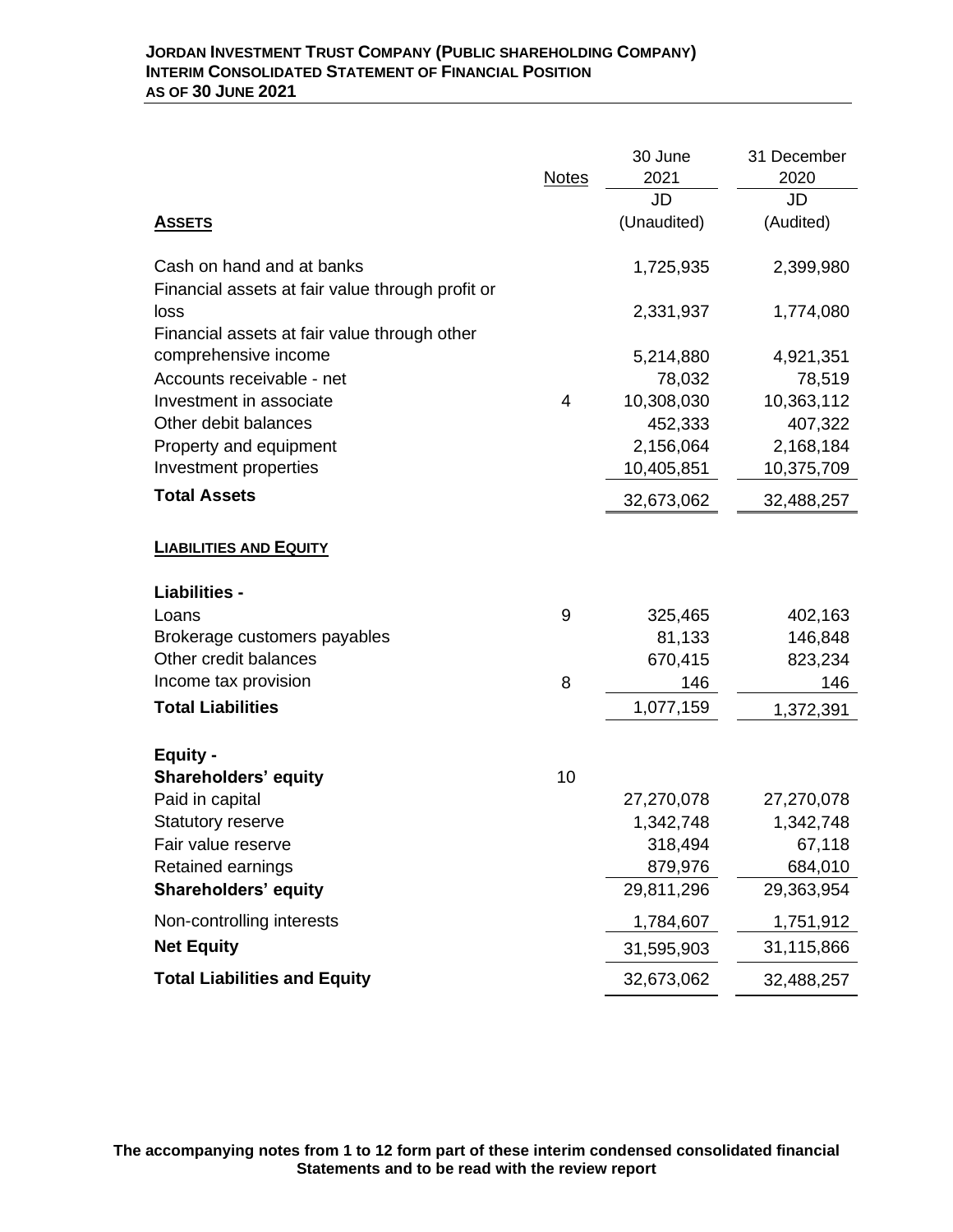## **JORDAN INVESTMENT TRUST COMPANY (PUBLIC SHAREHOLDING COMPANY) INTERIM CONSOLIDATED INCOME STATEMENT FOR THE THREE AND SIX MONTHS ENDED 30 JUNE 2021 (UNAUDITED)**

|                                                |       | For the three months  |            | For the six months    |            |
|------------------------------------------------|-------|-----------------------|------------|-----------------------|------------|
|                                                | Notes | ended 30 June<br>2021 | 2020       | ended 30 June<br>2021 | 2020       |
|                                                |       | JD                    | JD         | JD                    | JD         |
| <b>Revenues -</b>                              |       |                       |            |                       |            |
| Interest income                                |       | 16,348                | 61,526     | 35,651                | 115,923    |
| Gain (loss) from financial                     |       |                       |            |                       |            |
| assets                                         | 5     | 290,258               | (60, 334)  | 575,549               | (41, 794)  |
| <b>Brokerage commissions</b>                   |       | 6,710                 | 257        | 13,564                | 2,539      |
| Share of (loss) profit from                    |       |                       |            |                       |            |
| associate                                      | 4     | (22, 165)             | 21,271     | (55,082)              | (30, 457)  |
| Other income                                   |       | 32,492                | 23,520     | 85,303                | 47,593     |
| <b>Net revenues</b>                            |       | 323,643               | 46,240     | 654,985               | 93,804     |
|                                                |       |                       |            |                       |            |
| Interest and commission                        |       | (9,318)               | (14, 179)  | (19, 385)             | (29,072)   |
| Administrative expenses                        |       | (193, 816)            | (182, 444) | (370, 853)            | (376, 160) |
| Depreciation and amortization                  |       | (37,000)              | (33, 359)  | (74, 274)             | (66, 725)  |
| Profit (loss) for the period                   |       |                       |            |                       |            |
| before income tax                              |       | 83,509                | (183, 742) | 190,473               | (378, 153) |
| Income tax expense                             | 8     |                       |            |                       |            |
| Profit (loss) for the period                   |       | 83,509                | (183, 742) | 190,473               | (378, 153) |
| Attributable to:                               |       |                       |            |                       |            |
| Shareholders of the company                    |       | 85,625                | (177, 533) | 191,366               | (364, 679) |
| Non-controlling interests                      |       | (2, 116)              | (6, 209)   | (893)                 | (13, 474)  |
|                                                |       | 83,509                | (183, 742) | 190,473               | (378, 153) |
|                                                |       | JD/Fils               | JD/Fils    | JD/Fils               | JD/Fils    |
| <b>Basic and diluted earnings</b>              |       |                       |            |                       |            |
| per share from profit (loss)<br>for the period |       | 0/003                 | (0/007)    | 0/007                 | (0/013)    |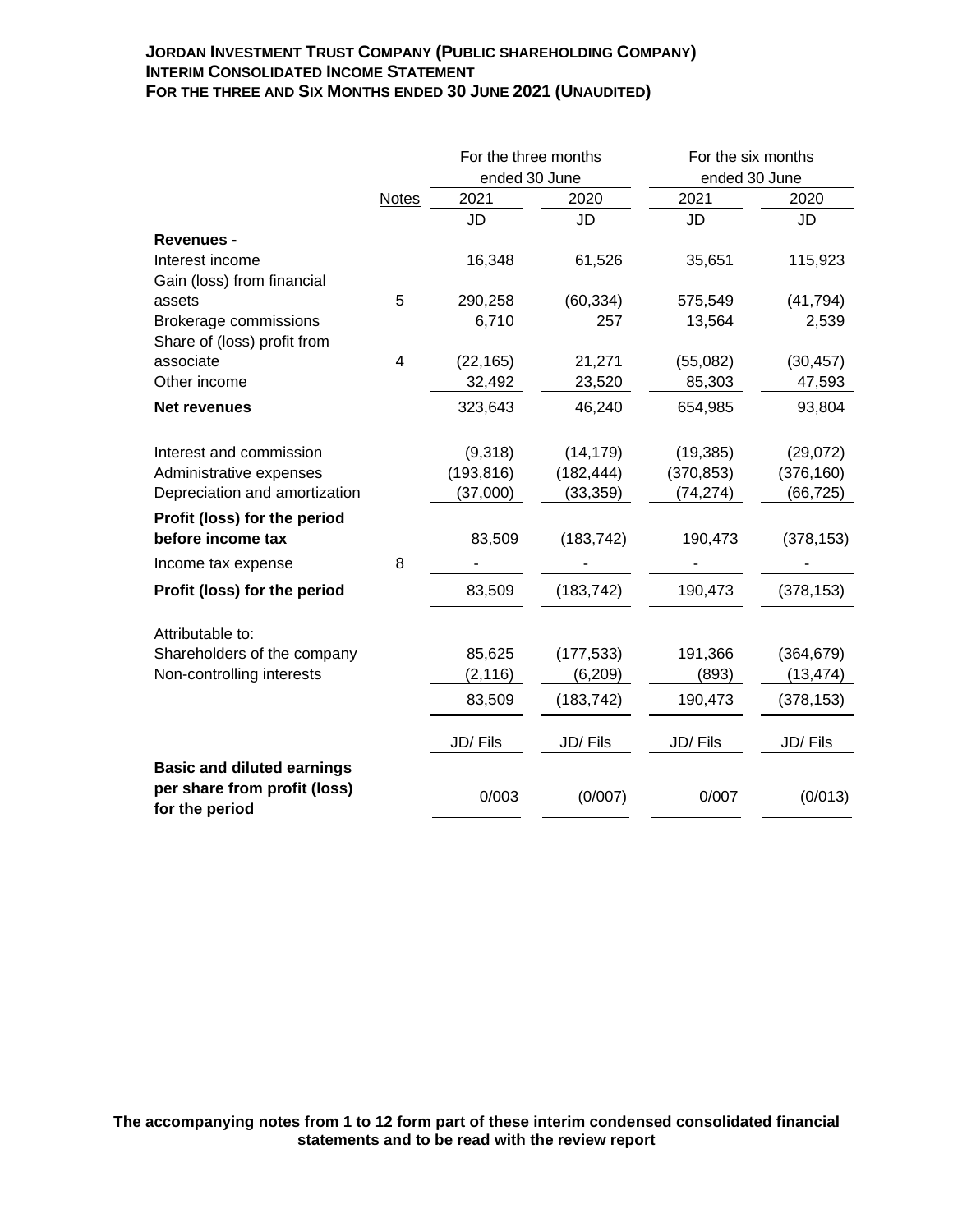## **JORDAN INVESTMENT TRUST COMPANY (PUBLIC SHAREHOLDING COMPANY) INTERIM CONSOLIDATED STATEMENT OF COMPREHENSIVE INCOME FOR THE THREE AND SIX MONTHS ENDED 30 JUNE 2021 (UNAUDITED)**

|                                                                                                                                                                                         | For the three months<br>ended 30 June |            | For the six months<br>ended 30 June |            |  |
|-----------------------------------------------------------------------------------------------------------------------------------------------------------------------------------------|---------------------------------------|------------|-------------------------------------|------------|--|
|                                                                                                                                                                                         | 2021                                  | 2020       | 2021                                | 2020       |  |
|                                                                                                                                                                                         | JD                                    | JD         | JD                                  | JD         |  |
| Profit (loss) for the period                                                                                                                                                            | 83,509                                | (183, 742) | 190,473                             | (378, 153) |  |
| Add: other comprehensive income<br>items not to be reclassified to profit<br>and loss in subsequent periods:<br>Change in fair value of financial assets<br>at fair value through other |                                       |            |                                     |            |  |
| comprehensive income                                                                                                                                                                    | 214,573                               | 94,712     | 289,564                             | (111,922)  |  |
| Total comprehensive income for the                                                                                                                                                      |                                       |            |                                     |            |  |
| period                                                                                                                                                                                  | 298,082                               | (89,030)   | 480,037                             | (490, 075) |  |
| Attributable to:<br>Shareholders of the company                                                                                                                                         | 277,021                               | (75, 490)  | 447,342                             | (460, 046) |  |
| Non-controlling interests                                                                                                                                                               | 21,061                                | (13, 540)  | 32,695                              | (30, 029)  |  |
|                                                                                                                                                                                         | 298,082                               | (89,030)   | 480,037                             | (490, 075) |  |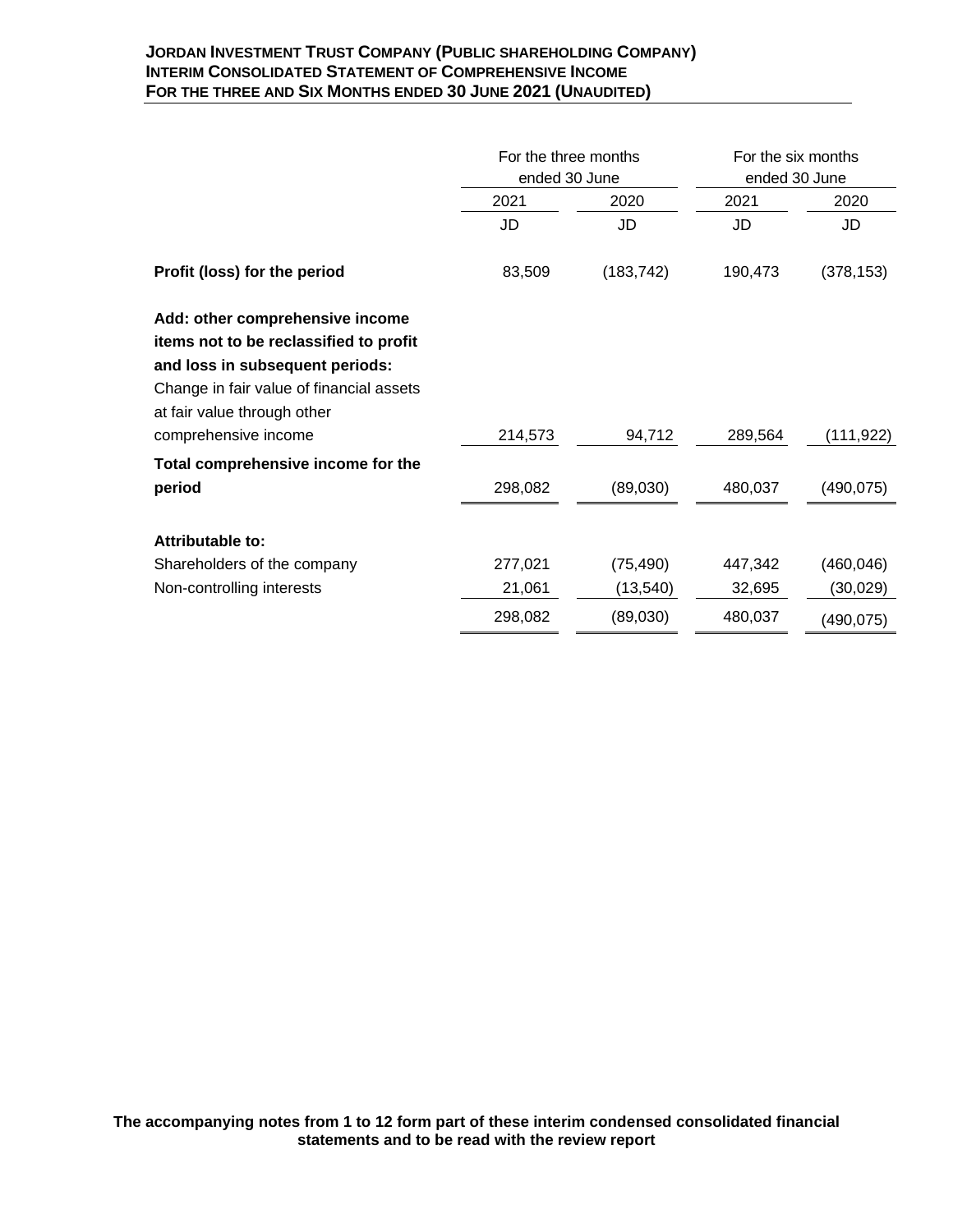## **JORDAN INVESTMENT TRUST COMPANY (PUBLIC SHAREHOLDING COMPANY) INTERIM CONSOLIDATED STATEMENT OF CHANGES IN EQUITY FOR THE SIX MONTHS ENDED 30 JUNE 2021 (UNAUDITED)**

|                                                |                 | Statutory | Fair value | Retained    |             | Non-controlling |              |
|------------------------------------------------|-----------------|-----------|------------|-------------|-------------|-----------------|--------------|
|                                                | Paid in capital | reserve   | reserve    | earnings    | Total       | interests       | Total equity |
|                                                | JD              | JD        | JD         | <b>JD</b>   | JD          | JD              | JD           |
| For the six months period ended 30 June        |                 |           |            |             |             |                 |              |
| $2021 -$                                       |                 |           |            |             |             |                 |              |
| Balance as at 1 January 2021                   | 27,270,078      | 1,342,748 | 67,118     | 684,010     | 29,363,954  | 1,751,912       | 31,115,866   |
| Total comprehensive income for the period      |                 |           | 255,976    | 191,366     | 447,342     | 32,695          | 480,037      |
| Gain on sale of financial assets at fair value |                 |           |            |             |             |                 |              |
| through other comprehensive income             | ۰               |           | (4,600)    | 4,600       |             |                 |              |
| Balance as of 30 June 2021                     | 27,270,078      | 1,342,748 | 318,494    | 879,976     | 29,811,296  | 1,784,607       | 31,595,903   |
| For the six months period ended 30 June        |                 |           |            |             |             |                 |              |
| 2020-                                          |                 |           |            |             |             |                 |              |
| Balance as at 1 January 2020                   | 27,270,078      | 1,342,748 | 16,859     | 5,153,971   | 33,783,656  | 1,842,946       | 35,626,602   |
| Total comprehensive income for the period      |                 |           | (95, 367)  | (364, 679)  | (460, 046)  | (30,029)        | (490, 075)   |
| Dividends (Note 10)                            |                 |           |            | (3,500,000) | (3,500,000) |                 | (3,500,000)  |
| Balance as of 30 June 2020                     | 27,270,078      | 1,342,748 | (78, 508)  | 1,289,292   | 29,823,610  | 1,812,917       | 31,636,527   |

**The accompanying notes from 1 to 12 form part of these interim condensed consolidated financial statements and to be read with the review report**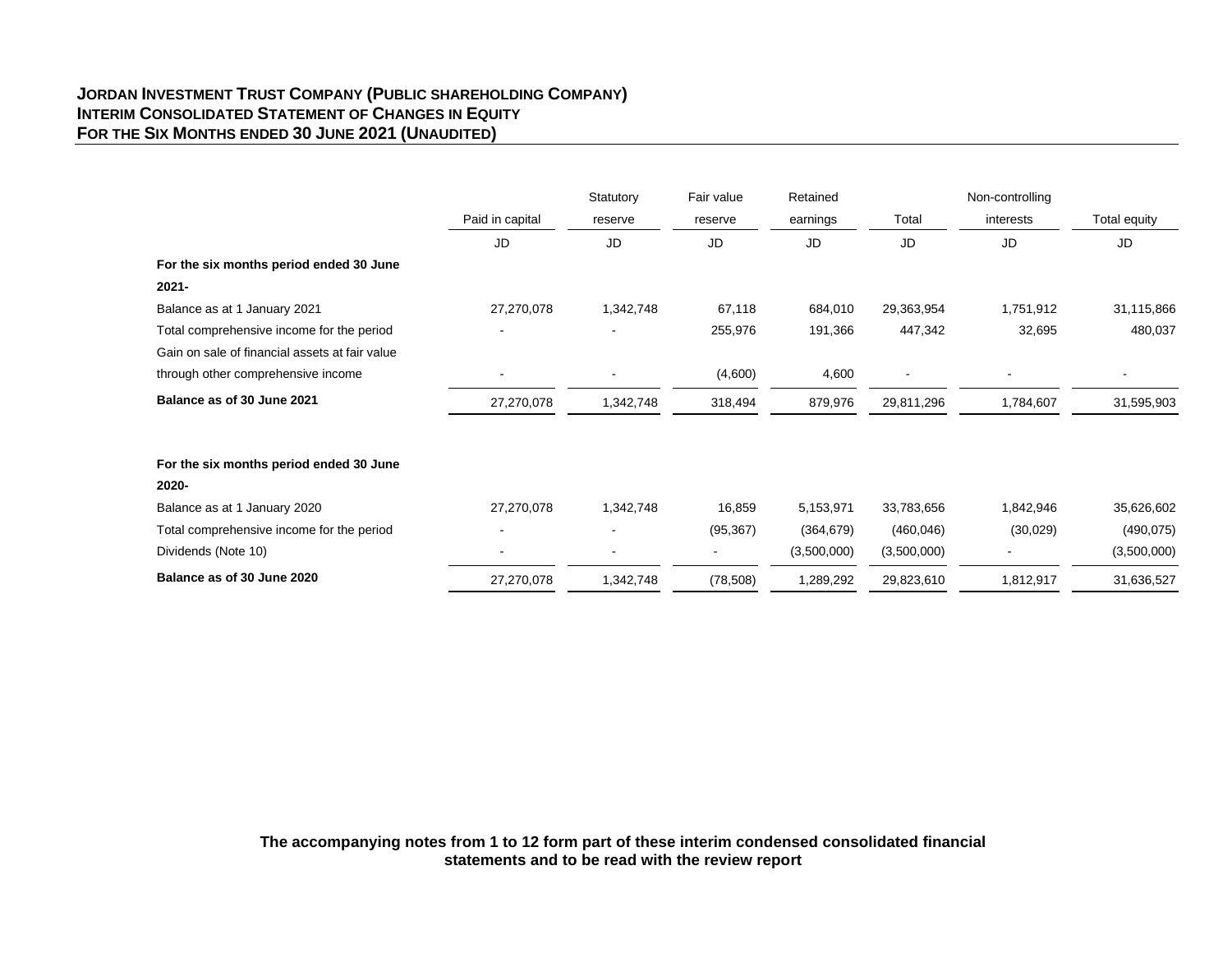## **JORDAN INVESTMENT TRUST COMPANY (PUBLIC SHAREHOLDING COMPANY) INTERIM CONSOLIDATED STATEMENT OF CASH FLOWS FOR THE SIX MONTHS ENDED 30 JUNE 2021 (UNAUDITED)**

|                                                                                   | 30 June<br>2021 | 30 June<br>2020 |
|-----------------------------------------------------------------------------------|-----------------|-----------------|
| <b>OPERATING ACTIVITIES</b>                                                       | JD              | JD              |
| Profit (loss) for the period before income tax                                    | 190,473         | (378, 153)      |
| <b>Adjustments-</b>                                                               |                 |                 |
| Depreciation and amortization                                                     | 74,274          | 66,725          |
| Change in fair value of financial assets at fair value<br>through profit and loss | (381, 100)      | 233,136         |
| Share of loss from associate                                                      | 55,082          | 30,457          |
| Interest expense                                                                  | 15,412          | 24,625          |
| Interest income                                                                   | (35,651)        | (115, 923)      |
| Dividends income from financial assets                                            | (186, 529)      | (191, 707)      |
| <b>Changes in working capital</b>                                                 |                 |                 |
| Financial assets at fair value through profit and loss                            | (176, 757)      | (44, 929)       |
| Accounts receivable and other debit balances                                      | (44, 391)       | (29, 331)       |
| Accounts payable and other credit balances                                        | (218, 534)      | (325, 640)      |
| Income tax paid                                                                   |                 | (710, 406)      |
| Net cash flows used in operating activities                                       | (707, 721)      | (1,441,146)     |
| <b>INVESTING ACTIVITIES</b>                                                       |                 |                 |
| Purchase of property and equipment                                                | (21, 234)       | (16, 391)       |
| Purchase of investment property                                                   | (71,062)        | (277, 734)      |
| Purchase of financial assets at fair value through other                          |                 |                 |
| comprehensive income                                                              | (10, 468)       |                 |
| Sale of financial assets at fair value through other                              | 6,503           |                 |
| comprehensive income<br>Interest income                                           | 35,651          | 115,923         |
| Dividends income from financial assets received                                   | 186,396         |                 |
| Net cash flows from (used in) investing activities                                | 125,786         | (178, 202)      |
|                                                                                   |                 |                 |
| <b>FINANCING ACTIVITY</b>                                                         |                 |                 |
| Loans                                                                             | (76, 698)       | (76, 698)       |
| <b>Dividends</b>                                                                  |                 | (3, 179, 473)   |
| Paid interest                                                                     | (15, 412)       | (24, 625)       |
| Net cash flows used in financing activities                                       | (92, 110)       | (3,280,796)     |
|                                                                                   |                 |                 |
| Net decrease in cash and cash equivalents                                         | (674, 045)      | (4,900,144)     |
| Cash and cash equivalents at beginning of the period                              | 2,399,980       | 8,107,991       |
| Cash and cash equivalents at end of the period                                    | 1,725,935       | 3,207,847       |

**The accompanying notes from 1 to 12 form part of these interim condensed consolidated financial statements and to be read with the review report**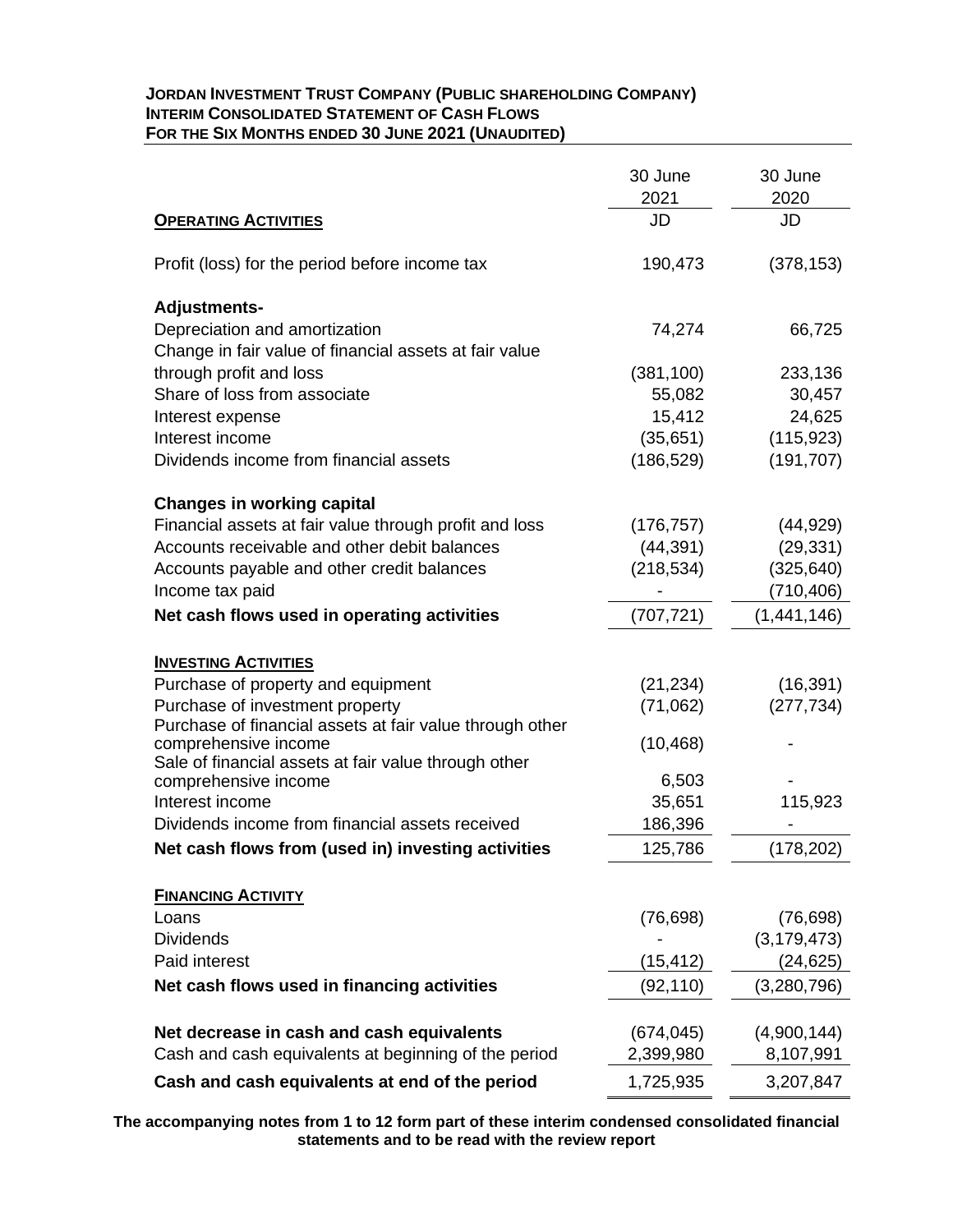## **(1) GENERAL**

Jordan Investment Trust was incorporated in Jordan as a public shareholding company and registered on April 23, 1998 with an authorized capital of JD 20,000,000 divided into 20,000,000 shares, at a par value of 1JD each. The authorized, issued and paid up capital was increased several times over the years to reach JD 27,270,078.

The main objectives of the Company are to invest in all available fields of investment in industrial, agricultural, financial, real estate, tourism and services sectors, and in particular to purchase and hold shares, allotments, real estate, bonds and manage investment portfolios. Other activities include, providing consulting services and capital market operations services which support and foster investment, acting as a broker in organizing the capital financing operations required for establishment, expansion and development of the companies including the undertakings of issuance of shares and bond or participate with the gatherings that aim to such undertakings.

The Company's registered office is located in Jabal Amman, Amman – The Hashemite Kingdom of Jordan.

The main objectives of the subsidiaries are to invest in all available fields of investment.

These financial statements were authorized for issuance by the Board of Directors on 28 July 2021.

The company's shares are listed in Amman Stock Exchange.

### **(2) BASIS OF PREPARATION AND THE ACCOUNTING POLICIES**

### **BASIS OF PREPARATION**

The accompanying interim condensed consolidated financial statements for the Group as of 30 June 2021 have been prepared in accordance with International Accounting Standard 34 "Interim Financial Reporting".

The interim condensed consolidated financial statements have been presented in Jordanian Dinars "JD" which is the functional currency of the Group.

The financial statements are prepared under the historical cost convention except for financial assets at fair value through profit and loss and financial assets at fair value through other comprehensive income which have been measured at fair value at the financial statements date.

The interim condensed consolidated financial statements do not contain all information and disclosures required for full financial statements prepared in accordance with International Financial Reporting Standards and should be read in conjunction with the Group's annual financial statements as at 31 December 2020. In addition, the results for the six months ended 30 June 2021 are not necessarily indicative of the results that may be expected for the financial year ending 31 December 2021.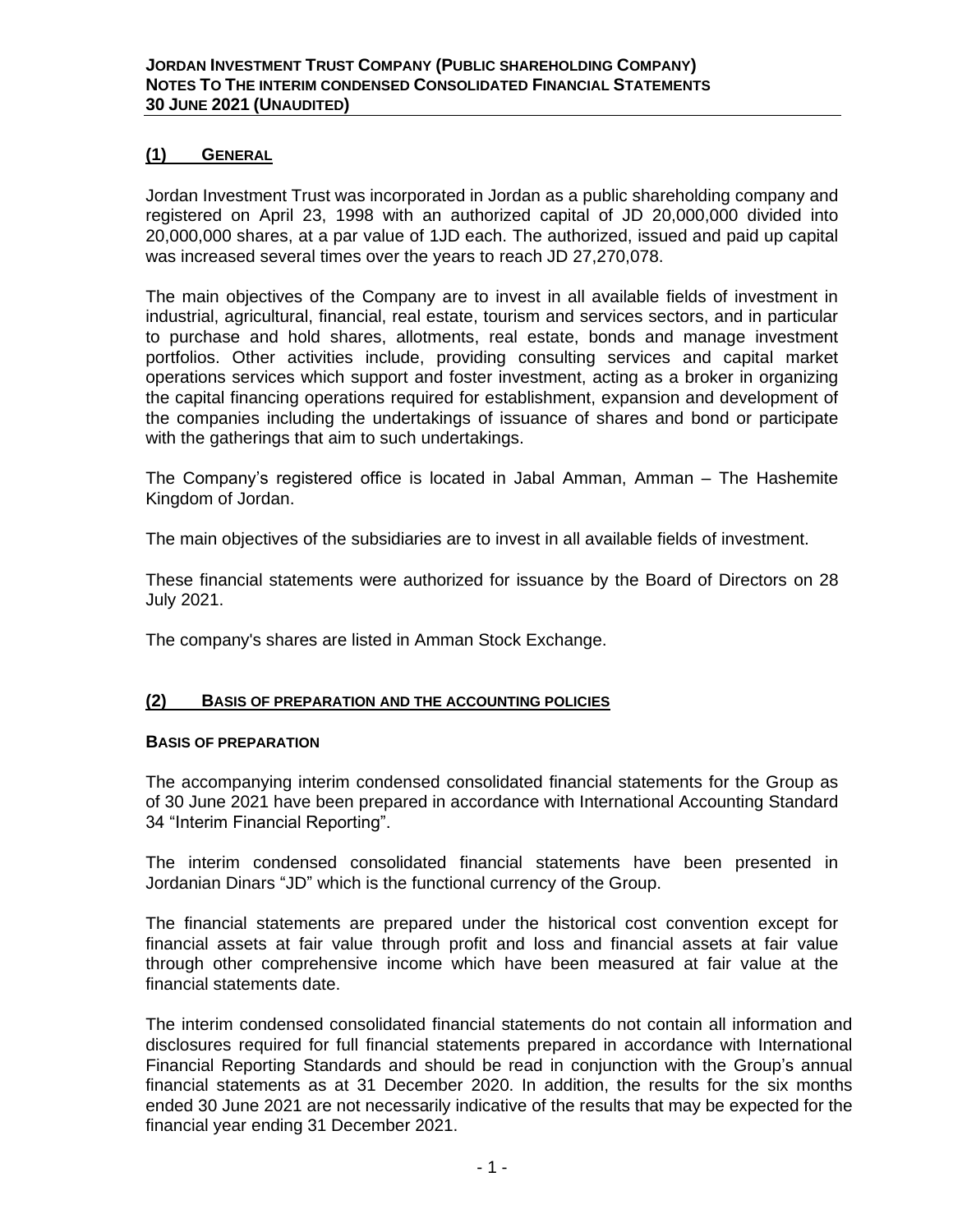# **BASIS OF CONSOLIDATION**

The interim condensed consolidated financial statements comprise the financial statements of Jordan Investment Trust Company and its wholly owned subsidiaries. Control is achieved when the Group is exposed, or has rights, to variable returns from its involvement with the subsidiary and has the ability to affect those returns through its power over the subsidiary.

Group controls an investee only if the Group has:

- − Power over the investee (i.e. existing rights that give it the current ability to direct the relevant activities of the investee).
- − Exposure, or rights, to variable returns from its involvement with the investee, and
- − The ability to use its power over the investee to affect its returns.

When the Group has less than a majority of the voting or similar rights of an investee, the Group considers all relevant facts and circumstances in assessing whether it has power over an investee, including:

- − The contractual arrangement with the other vote holders of the investee
- − Rights arising from other contractual arrangements
- − The Group's voting rights and potential voting rights

The Group re-assesses whether or not it controls an investee if facts and circumstances indicate that there are changes to one or more of the three elements of control.

Consolidation of a subsidiary begins when the Group obtains control over the subsidiary and ceases when the Group loses control of the subsidiary. Assets, liabilities, income and expenses of a subsidiary acquired or disposed of during the year are included in the consolidated statement of income from the date the Group gains control until the date the Group ceases to control the subsidiary.

Profit and loss and each component of other comprehensive income (OCI) are attributed to the equity holders of the parent of the Group and to the non-controlling interests, even if this results in the non-controlling interests having a deficit balance. When necessary, adjustments are made to the financial statements of subsidiaries to bring their accounting policies into line with the Group's accounting policies. All intra-group assets and liabilities, equity, income, expenses, profits and losses relating to transactions between members of the Group are eliminated.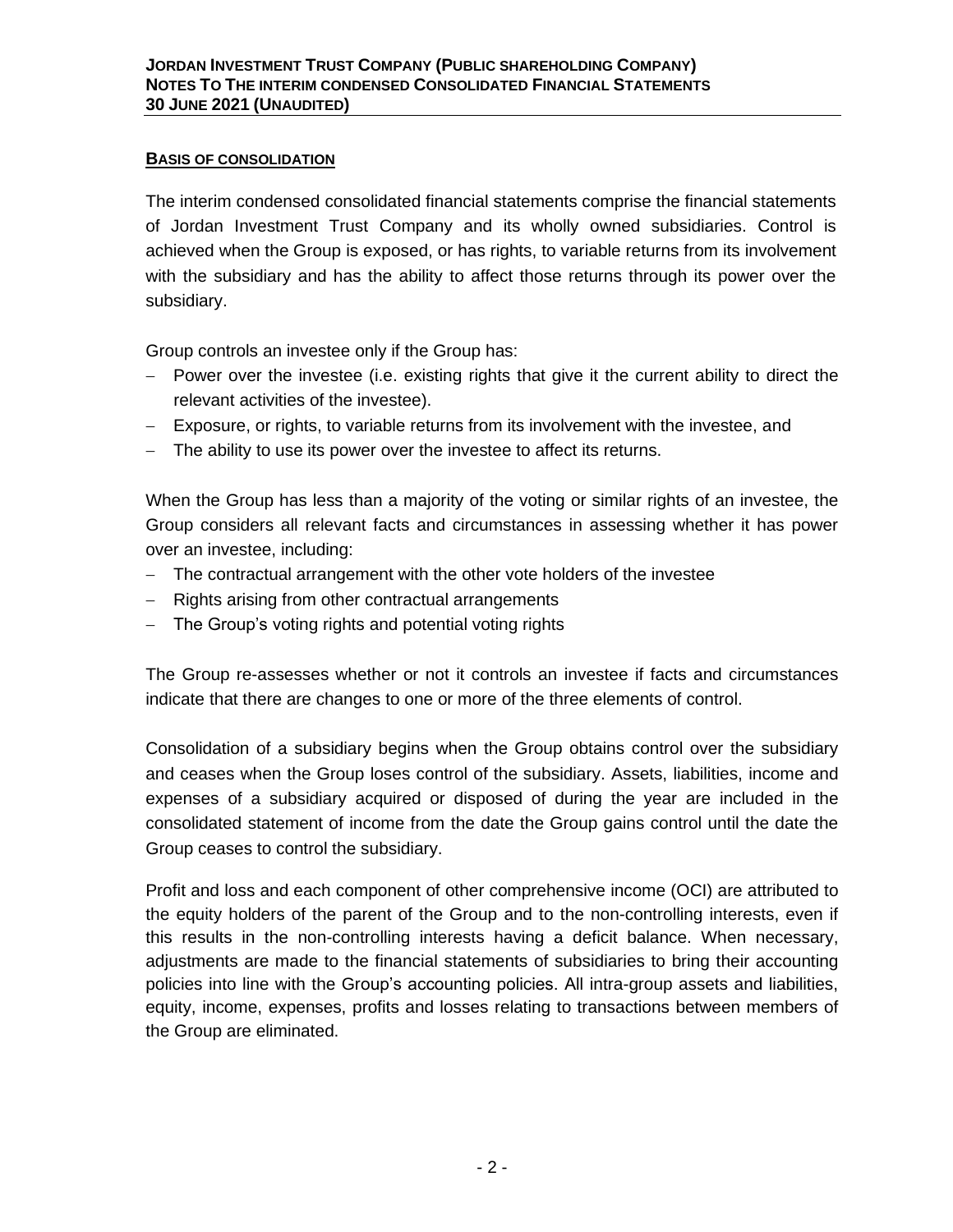A change in the ownership interest of a subsidiary, without a change of control, is accounted for as an equity transaction. If the Group loses control over a subsidiary, it:

- Derecognises the assets (including goodwill) and liabilities of the subsidiary;
- Derecognises the carrying amount of any non-controlling interest;
- Derecognises the translation reserve of the foreign currencies
- Recognises the fair value of the consideration received;
- Recognises the fair value of any investment retained in the subsidiary;
- Recognises profit or loss resulting from controlling loss ; and
- Reclassifies the company's share of components previously recognised in other comprehensive income to profit or loss.

# **CHANGES IN ACCOUNTING POLICIES**

The accounting policies used in the preparation of the interim condensed consolidated financial statements are consistent with those used in the preparation of the annual consolidated financial statements for the year ended 31 December 2020 except for the adoption of new standards effective as of 1 January 2021 shown below:

# **Interest Rate Benchmark Reform – Phase 2: Amendments to IFRS 9, IAS 39, IFRS 7, IFRS 4 and IFRS 16**

The amendments provide temporary reliefs which address the financial reporting effects when an interbank offered rate (IBOR) is replaced with an alternative nearly risk-free interest rate (RFR).

The amendments include the following practical expedients:

- A practical expedient to require contractual changes, or changes to cash flows that are directly required by the reform, to be treated as changes to a floating interest rate, equivalent to a movement in a market rate of interest
- Permit changes required by IBOR reform to be made to hedge designations and hedge documentation without the hedging relationship being discontinued
- Provide temporary relief to entities from having to meet the separately identifiable requirement when an RFR instrument is designated as a hedge of a risk component

These amendments had no impact on the interim condensed financial statements of the Group.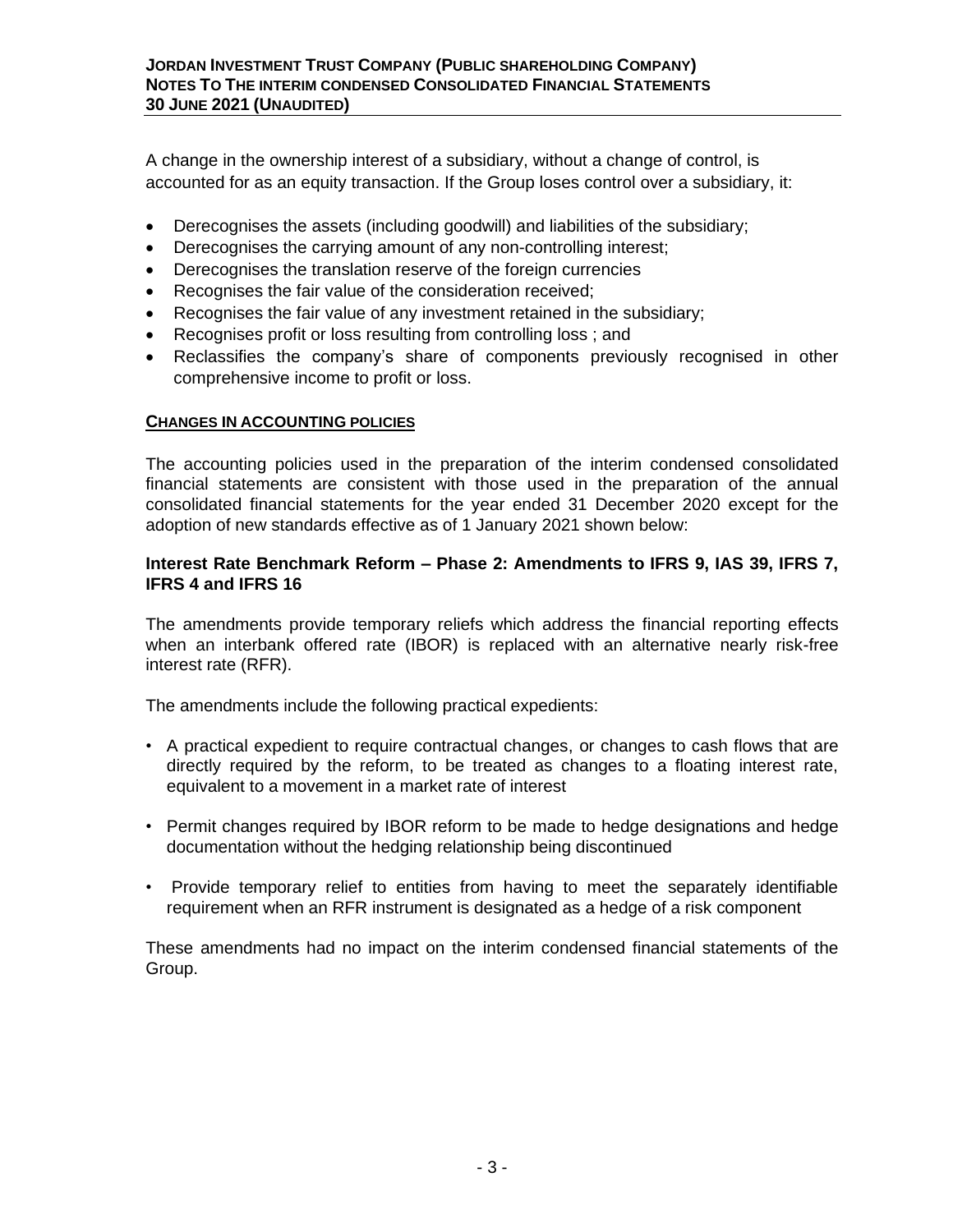## **(3) SEGMENT INFORMATION**

## **Segment information for the basic sectors**

For management purposes, the Group is organized into two major business segments:

- Financial investments Principally trading in equities and bonds, in addition to investment in associates and deposits at banks and act as a custodian.
- Investment properties Principally trading and renting properties and land owned by the Group.

These segments are the basis on which the Group reports its primary segment information.

## **Below are the segments information:**

|                                                             | Financial   | Investment |               |             |
|-------------------------------------------------------------|-------------|------------|---------------|-------------|
|                                                             | Investments | properties | <b>Others</b> | Total       |
|                                                             | JD'000      | JD'000     | JD'000        | JD'000      |
|                                                             |             |            |               | (Unaudited) |
| For the six months ended 30 June 2021 -                     |             |            |               |             |
| Segment revenues                                            | 569         | 55         | 31            | 655         |
| Distributed expenses                                        | (320)       | (54)       | (91)          | (465)       |
| Profit before income tax for the period                     | 249         | 1          | (60)          | 190         |
| Income tax expense                                          |             |            |               |             |
| Profit for the period                                       |             |            |               | 190         |
|                                                             |             |            |               |             |
| For the six months ended 30 June 2020 -                     |             |            |               |             |
| Segment revenues                                            | 46          | 46         | 2             | 94          |
| Distributed expenses                                        | (336)       | (47)       | (89)          | (472)       |
| Loss before income tax for the period<br>Income tax expense | (290)       | (1)        | (87)          | (378)       |
| Loss for the period                                         |             |            |               | (378)       |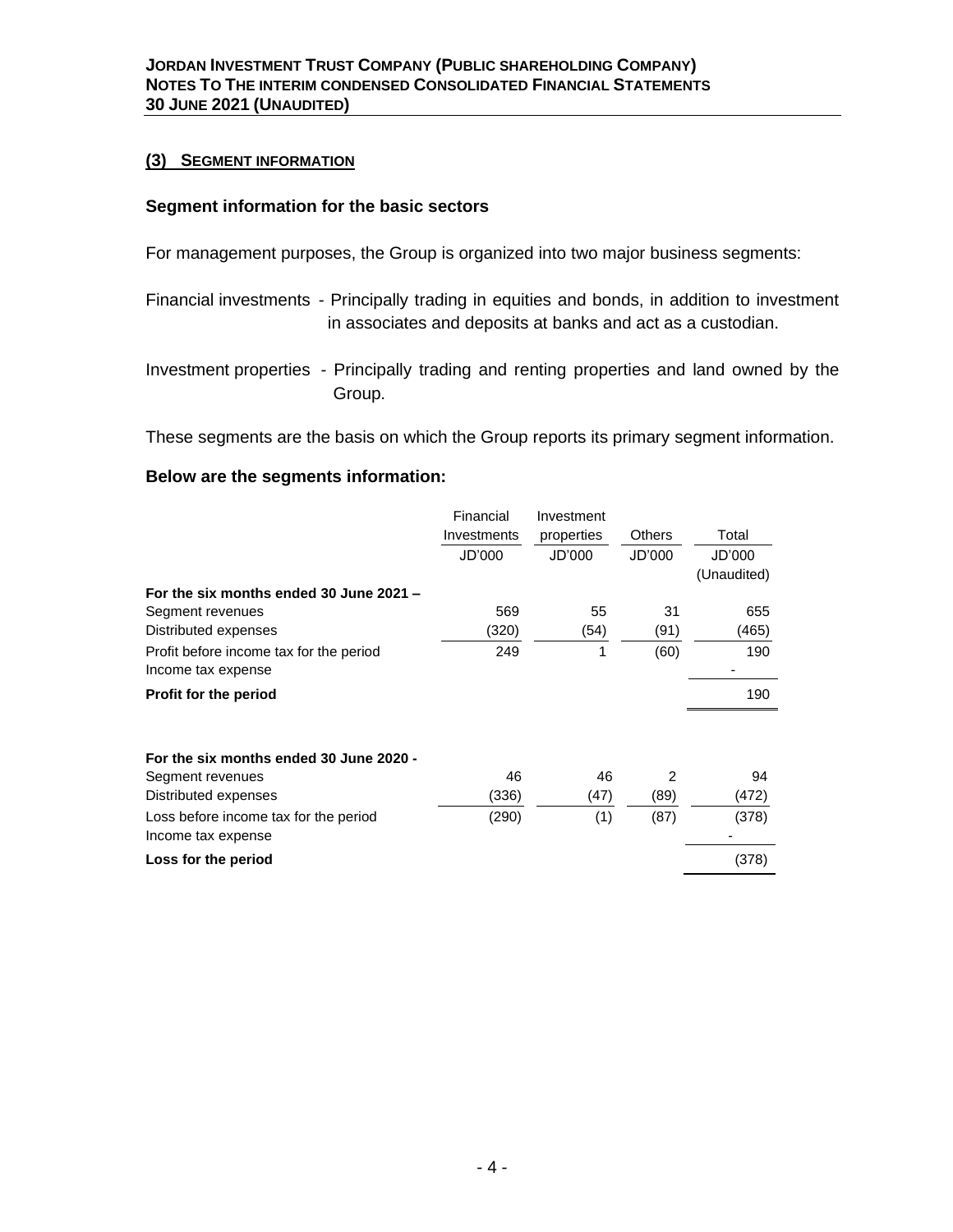## **JORDAN INVESTMENT TRUST COMPANY (PUBLIC SHAREHOLDING COMPANY) NOTES TO THE INTERIM CONDENSED CONSOLIDATED FINANCIAL STATEMENTS 30 JUNE 2021 (UNAUDITED)**

|                                                                                  | Financial<br>Investments<br>JD'000 | Investment<br>properties<br>JD'000 | Others<br>JD'000 | Total<br>JD'000 |
|----------------------------------------------------------------------------------|------------------------------------|------------------------------------|------------------|-----------------|
| 30 June 2021 - (Unaudited)<br><b>Assets and Liabilities</b>                      |                                    |                                    |                  |                 |
| Segment assets                                                                   | 21,737                             | 10,406                             | 530              | 32,673          |
| Segment liabilities<br>Other segment information for the six months              | 450                                | 63                                 | 564              | 1,077           |
| ended 30 June 2021 - (Unaudited)                                                 |                                    |                                    |                  |                 |
| Depreciation and amortization                                                    |                                    |                                    |                  | 74              |
| 31 December 2020 - (Audited)<br><b>Assets and Liabilities</b>                    |                                    |                                    |                  |                 |
| Segment assets                                                                   | 21,627                             | 10,376                             | 485              | 32,488          |
| Segment liabilities                                                              | 584                                | 68                                 | 720              | 1,372           |
| Other segment information for the six months<br>ended 30 June 2020 - (Unaudited) |                                    |                                    |                  |                 |
| Depreciation and amortization                                                    |                                    |                                    |                  | 67              |

# **(4) INVESTMENT IN ASSOCIATE**

This item represents the following:

|                               | Ownership  | Country of     | Nature of | 30 June           | 31 December     |
|-------------------------------|------------|----------------|-----------|-------------------|-----------------|
|                               | percentage | incorporation  | activity  | 2021              | 2020            |
|                               | %          |                |           | JD<br>(Unaudited) | JD<br>(Audited) |
| First Education Holding (FEH) | 31.6       | <b>Bahrain</b> | Education | 10,308,030        | 10,363,112      |

The following table illustrates the movement on the investment in associate:

| 30 June     | 31 December |
|-------------|-------------|
| 2021        | 2020        |
| JD          | JD          |
| (Unaudited) | (Audited)   |
| 10,363,112  | 10,576,250  |
| (55,082)    | (213, 138)  |
| 10,308,030  | 10,363,112  |
|             |             |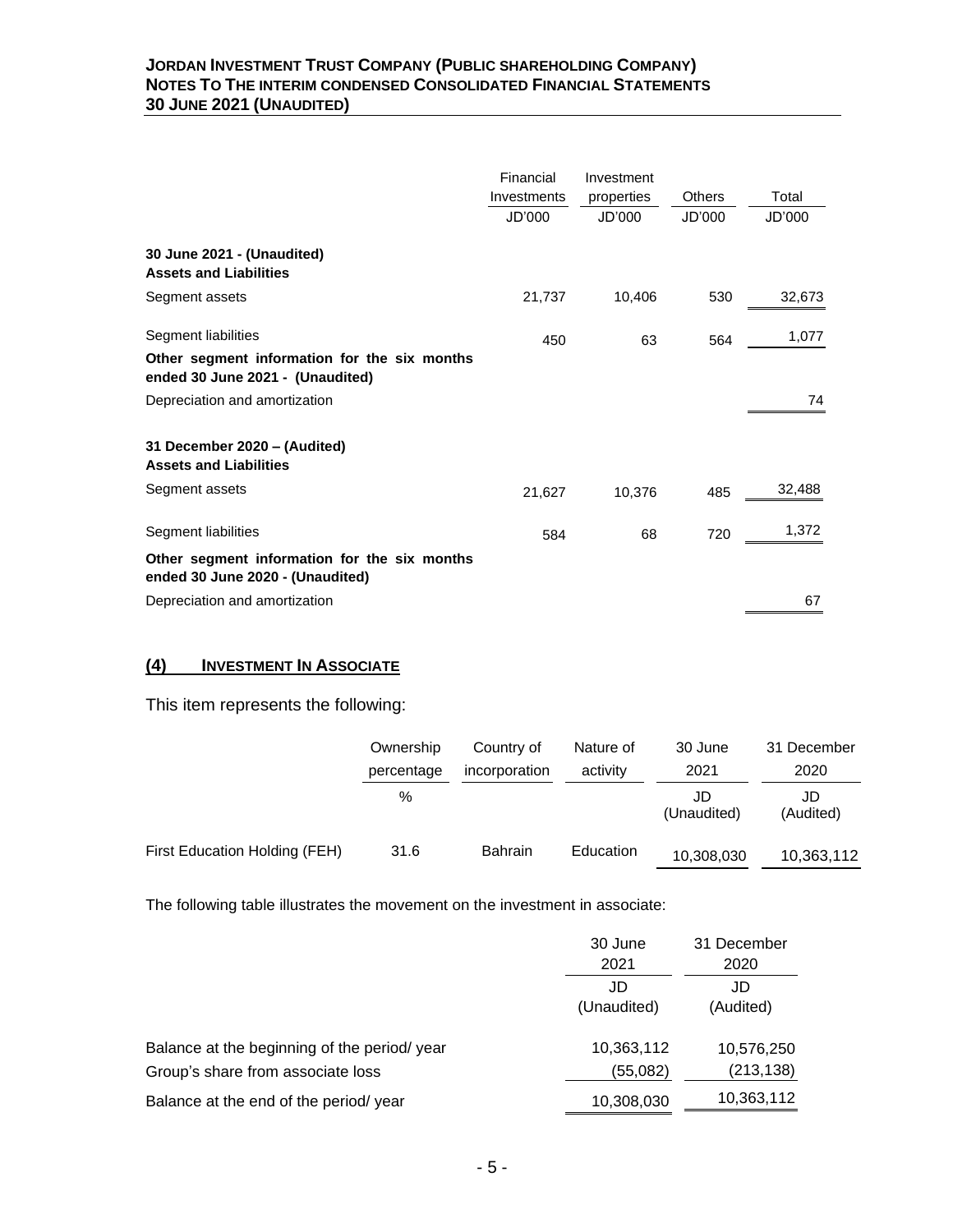# **(5) GAINS (LOSSES) FROM FINANCIAL ASSETS**

|                                                  | For the six months ended on |             |  |
|--------------------------------------------------|-----------------------------|-------------|--|
|                                                  | 30 June<br>30 June          |             |  |
|                                                  | 2021                        | 2020        |  |
|                                                  | JD                          | JD          |  |
|                                                  | (Unaudited)                 | (Unaudited) |  |
|                                                  |                             |             |  |
| Realized gains (losses)                          | 7,920                       | (365)       |  |
| Dividends income                                 | 186,529                     | 191,707     |  |
| Change in fair value of financial assets through |                             |             |  |
| profit and loss                                  | 381,100                     | (233,136)   |  |
|                                                  | 575,549                     | (41, 794)   |  |

# **(6) CONTINGENT LIABILITIES**

As of the date of the interim condensed consolidated financial statements, the Group is contingently liable in respect of a bank guarantee amounting to JD 1,440,000 as of 30 June 2021 (31 December 2020: JD 1,440,000) for the benefit of the Jordan Securities Commission in accordance with the Jordan Securities Commission Law No. 76 of 2007, in addition to other bank letters of guarantee for the benefit of the Securities Depository Center amounted to JD 150,000 as of 30 June 2021 ( 31 December 2020:JD 150,000) with security deposits of JD 67,000.

# **(7) OFF-BALANCE SHEET ITEMS**

The Group holds investments for others amounting to JD 731,706 as of 30 June 2021 (31 December 2020: JD 715,777).

# **(8) INCOME TAX**

Income Tax provision for the period ended 30 June 2021 was calculated in accordance with the Income tax law No. (38) of 2018.

Jordan Investment Trust Company submitted tax declarations for the years from 2016 to 2020, however the income tax department did not review it to the date of preparing these financial statements. A final settlement was reached with the income tax department until the end of the financial year of 2015.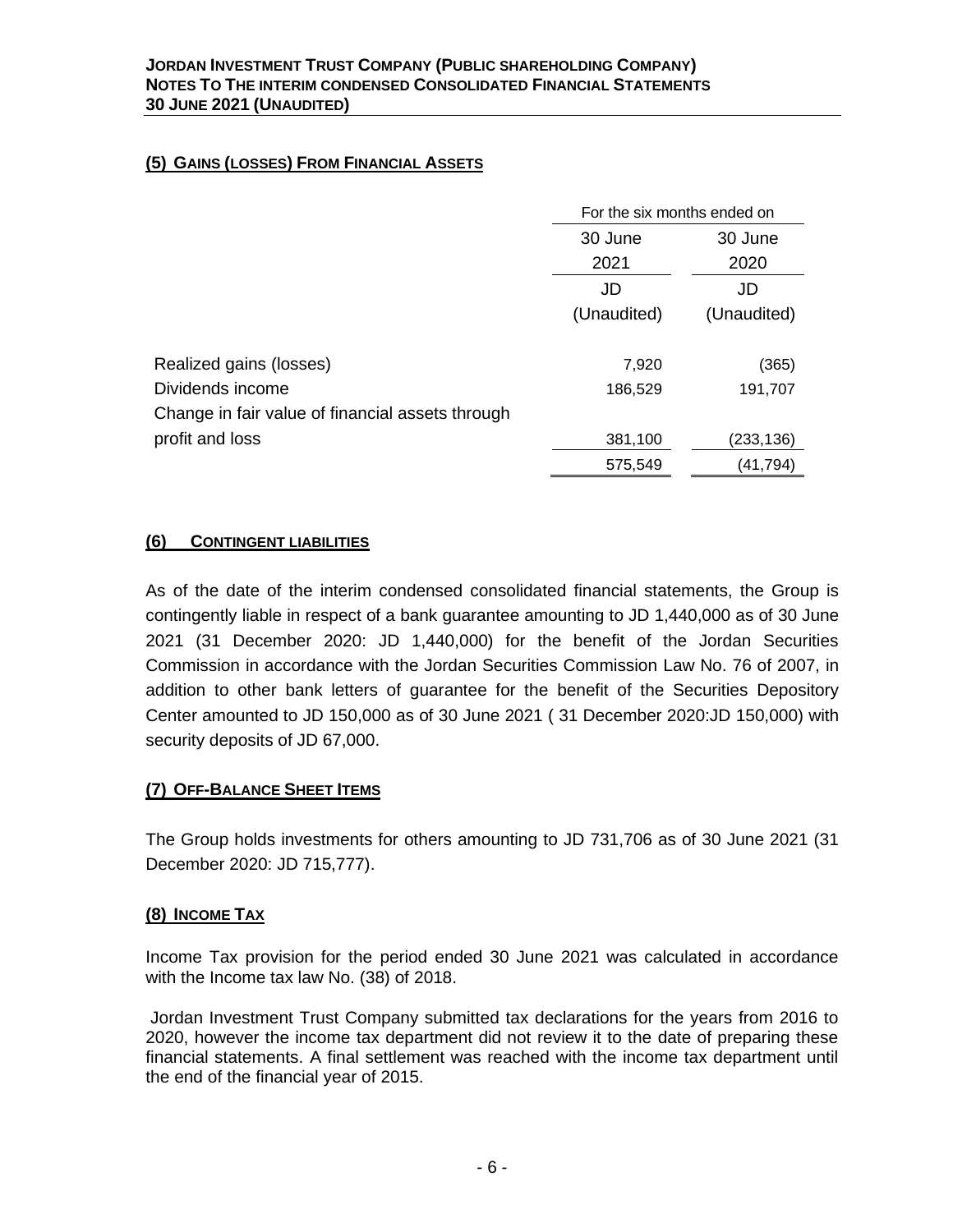## **(9) LOANS**

|                        | Loan installments |                          |                 |                     |
|------------------------|-------------------|--------------------------|-----------------|---------------------|
|                        | Short term        | Long term                | 30 June<br>2021 | 31 December<br>2020 |
|                        | JD                | JD                       | JD              | JD                  |
|                        |                   |                          | (Unaudited)     | (Audited)           |
| The Bank of Jordan (1) | 9,847             | $\overline{\phantom{a}}$ | 9,847           | 26,347              |
| The Bank of Jordan (2) | 12,396            | 6,222                    | 18,618          | 24,816              |
| The Bank of Jordan (3) | 108,000           | 189,000                  | 297,000         | 351,000             |
|                        |                   |                          | 325,465         | 402,163             |

# **The Bank of Jordan Loan (1)**

On 2 September 2010, the Group signed a loan agreement with the Bank of Jordan for an amount of JD 1,650,000 at an annual interest rate of 8.25%. the loan is due after a grace period of 2 years over 60 monthly installments of JD 32,616 each, the first of which fell due on 19 September 2012 until the final settlement, the loan is secured by the mortgage of the property owned by Al Tawon Real Estate Management Company (Subsidiary) which is equal to JD 900,000. In 2018 the loan was rescheduled, and the monthly installment was now JD 2,750 instead of JD 32,616 starting from 14 November 2018 and holds an interest rate of 9.25%.

# **The Bank of Jordan Loan (2)**

On 11 January 2017, the Group signed a loan agreement with the Bank of Jordan for an amount of JD 74,400 with an annual interest rate of 8%. the loan is payable in 60 monthly installments of JD 1,033 each, starting on 31 January 2017. The loan was used to finance the purchase of a new vehicle.

# **The Bank of Jordan Loan (3)**

On 2 October 2018, the Group signed a loan agreement with the Bank of Jordan for an amount of JD 540,000 with an annual interest rate of 8.25%. the loan is payable after a grace period of 5 months in 60 monthly installments of JD 9,000 each, starting on 21 April 2019. The loan is secured by the mortgage of the property owned by AlTawon Real Estate Management Company (Subsidiary) by JD 900,000.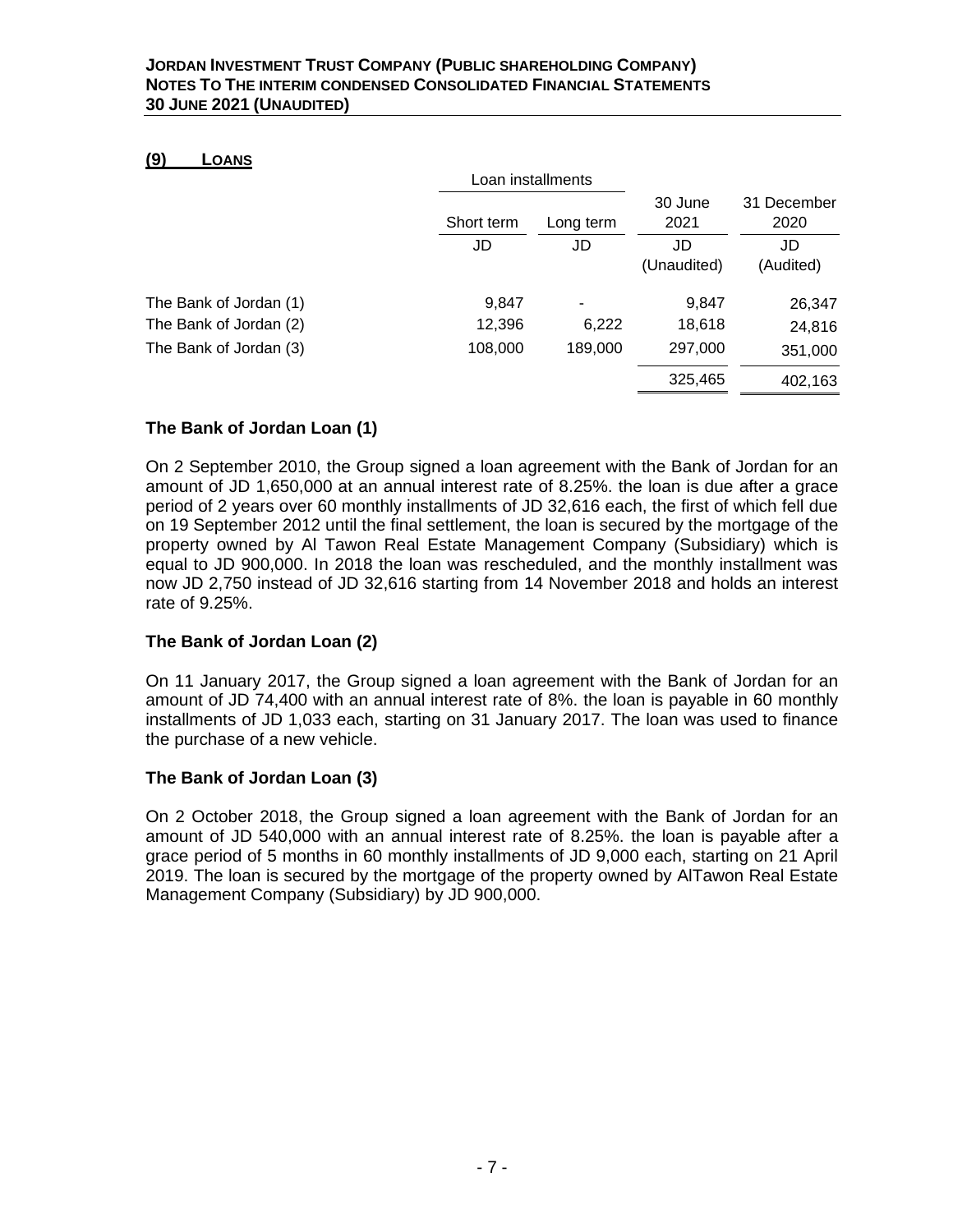## **(10) EQUITY**

### **Legal Reserves-**

The Group has not deducted any statutory reserve according to the Companies law since these are interim financial statement

## **Dividends-**

The shareholders' general assembly approved in its ordinary meeting held on 20 May 2020 the distribution of cash dividends at 12.835% of the capital amounting to JD 3,500,000.

## **(11) RELATED PARTIES TRANSACTIONS**

Related parties Transactions represent the transactions made with associated companies, major shareholders, directors, and key management personnel of the Group, and entities which have main controlling shareholders. Pricing policies and terms of the transactions with related parties are approved by the Group's management.

### **Executive management's Compensations and remunerations**

The remuneration of executive management was as follows:

|                       |             | For the six months ended on |  |  |
|-----------------------|-------------|-----------------------------|--|--|
|                       | 30 June     | 30 June                     |  |  |
|                       | 2021        | 2020                        |  |  |
|                       | JD          | JD                          |  |  |
|                       | (Unaudited) | (Unaudited)                 |  |  |
| Salaries and benefits | 155,031     | 293,878                     |  |  |
|                       |             |                             |  |  |